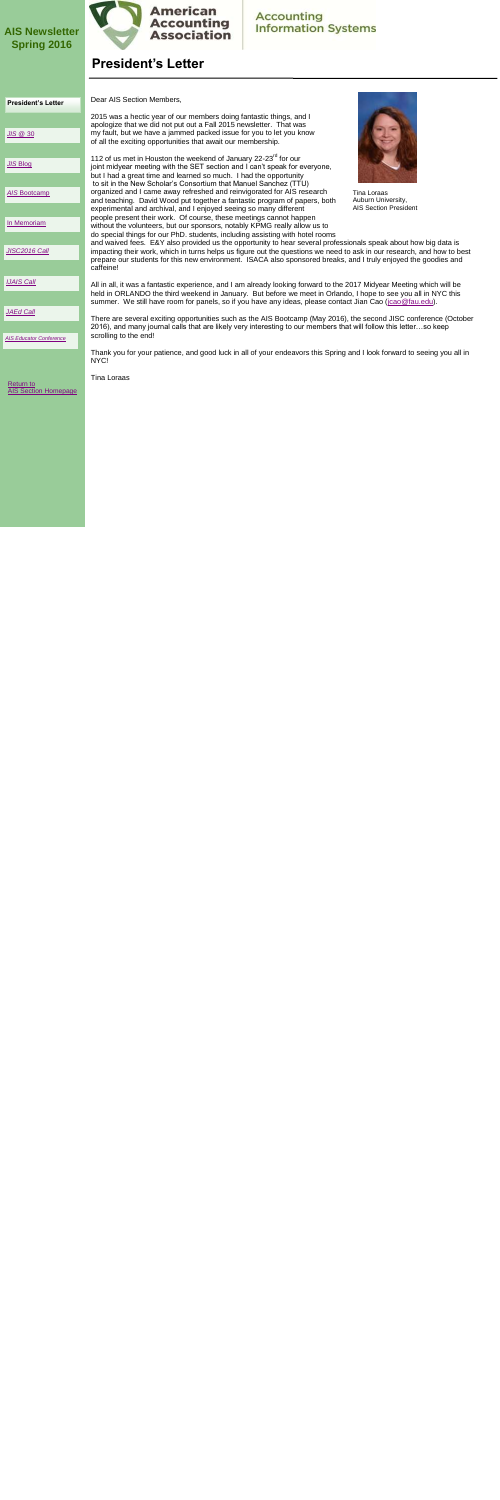# **The** *Journal of Information Systems* **at Thirty**

[Return to](http://www2.aaahq.org/infosys/index.cfm)  [AIS Section Homepage](http://www2.aaahq.org/infosys/index.cfm)

| <b>President's Letter</b> | The Journal of Information Systems (JIS) reaches an important milestone in 2016 – thirty years of continuous<br>publication of important research on Accounting Information Systems (AIS). We will publish three invited papers in<br>Volume 30. In the first issue, we welcome a contribution by Dr. Ron Weber. An early and important scholar in<br>accounting information systems, Ron has spent the last many years researching in Management Information Systems.<br>His analysis of the publication history of JIS provides important insights into the past and future development of our |
|---------------------------|--------------------------------------------------------------------------------------------------------------------------------------------------------------------------------------------------------------------------------------------------------------------------------------------------------------------------------------------------------------------------------------------------------------------------------------------------------------------------------------------------------------------------------------------------------------------------------------------------|
| <b>JIS @ 30</b>           | field. It provides a deeply personal perspective on the role of AIS and the research methods and techniques employed                                                                                                                                                                                                                                                                                                                                                                                                                                                                             |
|                           | by AIS researchers. In the second, Summer, issue Dr. Uday Murthy – a former editor of JIS – will assess the current<br>state of research in AIS. Dr. Murthy also takes an historical view with the goal of laying directions for research in the<br>AIS domain. This commentary will build on prior editorials during his tenure. Finally, a team of AIS researchers                                                                                                                                                                                                                             |
| <b>JIS Blog</b>           | expands on their panel session at the American Accounting Association 2015 Annual Meeting to discuss the future of                                                                                                                                                                                                                                                                                                                                                                                                                                                                               |
|                           | AIS research. The authors are Kevin Moffitt (Rutgers University), Vernon J. Richardson (University of Arkansas), Neal<br>Snow (Lehigh University), Martin Weisner (Monash University) and David A. Wood (Brigham Young University). This                                                                                                                                                                                                                                                                                                                                                         |
| <b>AIS Bootcamp</b>       | paper will speak to trends and topics that have not received sufficient attention or that are new to our field.<br>Achieving thirty years of publication is a major accomplishment for a section journal. JS came after only a few years of                                                                                                                                                                                                                                                                                                                                                      |
|                           | publication commencing for journals such as MIS Quarterly and Accounting, Organizations and Society and predates<br>journals such as Information Systems Research and Journal of Accounting and Public Policy. Interestingly, JIS                                                                                                                                                                                                                                                                                                                                                                |
| In Memoriam               | commenced publication in the same year as the Association's Accounting Horizons. In 2015, we moved to three issues                                                                                                                                                                                                                                                                                                                                                                                                                                                                               |
|                           | a year and would expect our successors to increase the frequency to four issues annually. However, the journal still<br>has its challenges and the ongoing support of our AIS community will be needed to provide a good flow of high quality                                                                                                                                                                                                                                                                                                                                                    |
| JISC2016 Call             | research and an equally high quality team of editors and reviewers. An important strategic and tactical objective for the<br>journal is to achieve an impact factor on the Journal Citation Reports (JCR). We continue to work with the AAA<br>professional staff and advisors on this key objective.                                                                                                                                                                                                                                                                                            |
| <b>IJAIS Call</b>         | Mary Curtis, University of North Texas                                                                                                                                                                                                                                                                                                                                                                                                                                                                                                                                                           |

Mary Curtis, University of North Texas Roger Debreceny, University of Hawaii at Manoa

### **AIS Newsletter Spring 2016**



**Accounting<br>Information Systems** 

*[JAEd Call](#page-7-0)*

<span id="page-1-0"></span>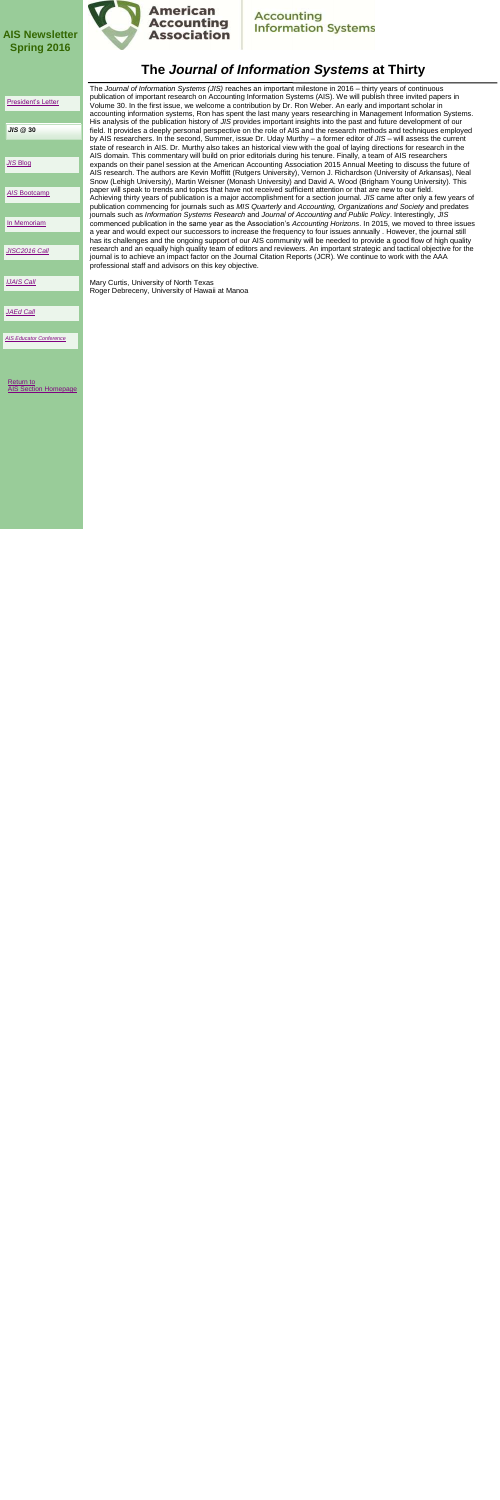# *Journal of Information Systems* **Blog**

Moving forward *JIS* will ask authors to write an overview of their forthcoming paper and post it to the blog at: [http://](http://commons.aaahq.org/hives/c7b49f141e/summary)

[commons.aaahq.org/hives/c7b49f141e/summary](http://commons.aaahq.org/hives/c7b49f141e/summary)

Here are the summaries of some forthcoming papers:

### **Accounting Information Systems**

**The Association between Information Technology Investments and Audit Risk** by Shipeng Han, Zabihollah Rezaee, Ling Xue and Joseph H. Zhang.

Business organizations have invested significantly in information technology (IT) and related resources to meet operational and reporting needs. Advances in IT have changed the way that companies conduct business, prepare their financial statements, and have their financial statements audited. The pervasive use of IT has progressed business information systems to be highly integrated and automated, so auditors have to audit in either a partially or completely automated IT environment and modify their audit processes. Standard setters and audit practitioners also recognize the potential impacts of IT and emphasize the role of auditors in understanding clients' IT. For example, Goodyear Tire & Rubber Company had announced an up to \$100 million restatement of its profits from 1998 to the first half of 2003 as a result of errors during the integration of a new ERP system into its accounting system. The company's auditor also failed to identify the problem during the time period. Other companies, such as Hershey, Nike, Hewlett-Packard, Waste Management, FoxMeyer Drugs, Shane Company, etc., experienced ERP failure. One reason for general ERP failure in these companies is lack of IT capability. The IT system failure increases business risk which affects the acceptable audit risk, and thus increases auditors' risk premium and effort.

Prior literature has focused mainly on whether IT improves firms' productivity, operation efficiency, and transparency, or whether it increases overall business risk. This study examines the relationship between the extent of client firms' IT investments and external auditors' audit risk. On one hand, IT decreases audit risk by improving operation and internal control effectiveness, which may decrease inherent and internal control risk. On the other hand, the complexity of IT introduces unconventional risks for companies and their auditors, especially by creating challenges for auditors when auditing the effectiveness of internal controls and detecting accounting irregularities. Thus, the relationship between clients' IT investments and audit risk deserves research attention.

Using IT data of thousands of U.S. companies from 2000 to 2009, we find that IT investments are positively related to audit service fees (and abnormal audit fees), the probability of auditor's issuance of a going-concern opinion, and the likelihood of auditor's Type II errors – a clean opinion for a firm that files for bankruptcy within one or two years of the audit opinion. On average, we find an increase of 3.6% or of about 32 thousand dollars in audit fees for IT investments from the lowest to the highest deciles. Furthermore, we posit that auditor tenure moderates the relationship between IT investments and audit fees due to the learning effect. We find audit risk is higher in the early stages of an engagement since auditors need time to acclimate to new clients with intense IT implementation. The key implication of our findings is that independent auditors need to advance their capabilities to audit sophisticated information systems and IT-based internal controls and improve their professional skills to decrease detection risk in auditing IT-intensive business organizations.

**Reporting Frequency and Presentation Format: Detecting Real Activities Manipulation** by Fengchun Tang, Christopher Kevin Eller and Benson Wier.

Managers increasingly rely on real activities manipulation (RAM) to manage earnings. Compared to accrualbased earnings management, RAM is more difficult to detect and thus poses particular challenges to financial information users. RAM can also be quite harmful to a company's financial condition, as RAM often involves aiming for short-term earnings targets at the detriment of long-term firm value. This study investigates whether providing users with more frequent financial information improves their ability to detect sales-related RAM. We also investigate whether such effect is moderated by presentation format. We conducted an experiment with 77 financial analysts, manipulating information frequency (weekly versus quarterly financial reporting) and presentation format (tabular representation only versus tabular representation with graphical support). Results indicate that the combination of more frequent financial reporting and graphical support assists financial analysts in detecting RAM. Specifically, when financial information was presented in table format only, the likelihood of sales-related RAM reported by the participants does not differ between the more and less frequent reporting conditions. In contrast, when financial information was presented in tabular format with graphical support, participants in the more frequent reporting (weekly reporting) condition reported a significantly higher likelihood of sales-related RAM than participants in the less frequent reporting (quarterly reporting) condition. Overall, results suggest that more frequent reporting can improve RAM detection when users are aided with graphical support.

With the increased dependence on Information Technology (IT) for business operations, firms' IT risks management has become a major component of enterprise risk management. Apart from the SEC's disclosure requirement, state laws requiring public disclosure of compromised customer information, and high profile customer information breaches have caused IT risk management practices to be a major concern for boards of directors and management. Ongoing internal control assessments in firms based on best practice frameworks, such as The Committee of Sponsoring Organizations' (COSO) Enterprise Risk Management (ERM) framework, emphasize the importance of the board's oversight role while also bringing attention to the firm's reporting structure. Therefore, this study examines whether the maturity of IT risk management practices depends on Chief Information Officer (CIO) reporting structure and Chief Executive Officer (CEO)/Chairman of the board duality.

**The Relationship Between Board-Level Technology Committees and Reported Security Breaches** by Julia L. Higgs, Robert Pinsker, Thomas Smith and George Young.

Cyber-attacks are increasing at a phenomenal rate across the globe and are doing significant damage to firms' valuations, regulatory compliance practices, and reputation. The longer it takes to detect a breach, the more costly it becomes. Consequently, firms need a strong information technology governance (ITG) structure in order to quickly detect and ultimately resolve breach scenarios.

Firms have multiple ITG approaches for dealing with breaches. The traditional approaches involve having either the audit committee of the board or overall board monitor the related IT risk. More recently, a concentrated board approach involves forming a technology committee to monitor and control IT risks, including security breaches. This study incorporates signaling theory to investigate the role of technology committees with regard to reported breaches, as well as examining whether the existence of a technology committee serves as a positive signal to the market.

Results examining reported breaches from 2005-2014 indicate that firms with a technology committee have a significantly greater likelihood of being breached relative to firms without technology committees. In trying to understand why firms may elect various committees to respond to different risks, we find that the external breaches are more likely for firms with board-level technology committees while internal breaches are more likely for firms with risk and compliance committees. We further find that as a technology committee becomes more established, the firm is less likely to be breached. This result suggests that over time technology committees play a role in preventing, not just detecting and reporting, breaches.

**Return to** [AIS Section Homepage](http://www2.aaahq.org/infosys/index.cfm)

> When examining market reactions, initial results support the prior literature's findings that a security breach is associated with a negative market reaction, but the presence of a technology committee mitigates the negative market reaction for external breaches. Thus, we argue that the market reaction results provide a firm-provided signal indicating it has governance mechanisms in place to better handle the risk associated with security breaches.

> Board-level technology committees are a relatively new phenomenon, as prior research indicates none existed for public companies as recently as 2000. However, there has been an increasing trend in their formation over the past 10 years, presumably as an ITG mechanism. Our results suggest that these committees are helpful for firms when addressing the security risk component of the larger IT risk category. Consequently, study findings add to the extant ITG, disclosure, and signaling literatures.

#### **IT Governance and the Maturity of IT Risk Management Practices by Nishani Edirisinghe Vincent, Julia L. Higgs, and Robert Pinsker.**

In the past decade, enterprise risk management has moved from just being a good business practice to a concern of regulators. For example, in 2009, the Securities Exchange Commission (SEC) approved enhanced proxy disclosure requirements addressing the board's role in risk oversight. The SEC requires firms to report on the board's leadership structure, the committee responsible for risk oversight at the board level, and the relationship between the management and the board in risk management/oversight.

<span id="page-2-0"></span>Prior research on IT governance shows that there is a lack of research exploring the role of the board and management in IT risk management. We contribute to this literature first by developing a scale to measure maturity of IT risk management practices. We surveyed senior IT professionals on IT risk management practices identified based on ISACA's Risk IT framework. The 19 item scale measures two broad categories of IT risks (strategic and operational) and associated management practices. Next we explored the reporting structure of the CIO (i.e. does the CIO report to CEO, CFO or any other C-suite executive) and its impact on the maturity of IT risk management practices. We found that the maturity of strategic and operational IT risk management practices are higher when the CIO reports directly to the CEO. For public firms, the maturity of IT risk management practices were higher when the CEO is also the chairman of the board of directors.

Overall, our results suggest that top management attention is necessary to establish better IT risk management practices. As C-level officers may have asymmetric access to the board, understanding reporting structures may inform firms, regulators, and interested stakeholders on how well IT risk is managed. Further, our results from public companies suggest that IT issues are more likely to get elevated to the board and, thus, receive greater oversight attention in firms where there is CEO/Chairman of the board duality. Firms without CEO/Chairman of the board duality may need to implement practices to ensure IT risk issues are included in the board agenda and in turn get appropriate attention.

#### **A Method to Evaluate Information Systems Control Alignment by [W. Alec Cram](https://faculty.bentley.edu/details.asp?uname=wcram) and Brent Gallupe**

Information systems controls are commonly viewed by managers and auditors as a means to not only adhere to compliance regulations, but also to aid in risk reduction and performance improvement. Existing frameworks such as COSO and COBIT provide practitioners with valuable guidance on selecting controls, yet organizations continue to be challenged with control deficiencies and poorly performing IS processes. This study considers a supplementary lens to examining the challenges of selecting and refining controls by introducing the concept of information systems control alignment. Here, we suggest that IS controls are most effective when they work together to complement organizational, staff, and process characteristics. In order to further develop this concept, our study sought to create a timely, accessible, and practical tool to determine the extent of control alignment within an IS process. Specifically, we conducted 29 interviews, as well as a pre-test, pilot test, and proof of concept evaluation, in order to develop, refine, and test a method that managers could use to evaluate IS control alignment. The resulting method takes the form of a survey, to be completed by a range of organizational representatives, that begins by establishing the particular IS process under investigation (e.g. managing enterprise architecture, managing security, etc.), as well the role of the participant and industry of the company. Next, the method asks participants to consider the characteristics of the control environment (i.e., the strategic, structural and cultural elements of an organization), control mechanisms (i.e., characteristics of the IS controls), socio-emotional characteristics (i.e., the impact that controls have on employees), and control execution (i.e., the extent that controls are evaluated and modified over time). Based on the collected responses from each participant, patterns within each category are depicted on a sliding scale that illustrate how well the identified IS controls align with the other elements. By using the tool in practice, managers can determine if there are aspects of the selected controls that conflict with organizational, staff, and process characteristics. This could encourage the selection of alternative controls, such as those that fall more in line with employee preferences or are more appropriate for the organizational structure. We view the method developed in this research as a tool that is complementary to the existing control frameworks, but one that provides a unique view into the importance of not only selecting more controls, but selecting the right controls for the situation. Future opportunities exist to expand the IS control alignment concept by aggregating results from the proposed method across different industries and IS processes. There is also an opportunity to apply the control alignment concept outside of IS, to evaluate the alignment of controls within traditional business processes such as financial close and accounts payable.

## **AIS Newsletter Spring 2016**



#### *JIS* **Blog**

[President's Letter](#page-0-0)

*JIS* [@ 30](#page-1-0)

*AIS* [Bootcamp](#page-3-0)

**[In Memoriam](#page-4-0)** 

*[JISC2016 Call](#page-5-0)*

*[IJAIS Call](#page-6-0)*

*[JAEd Call](#page-7-0)*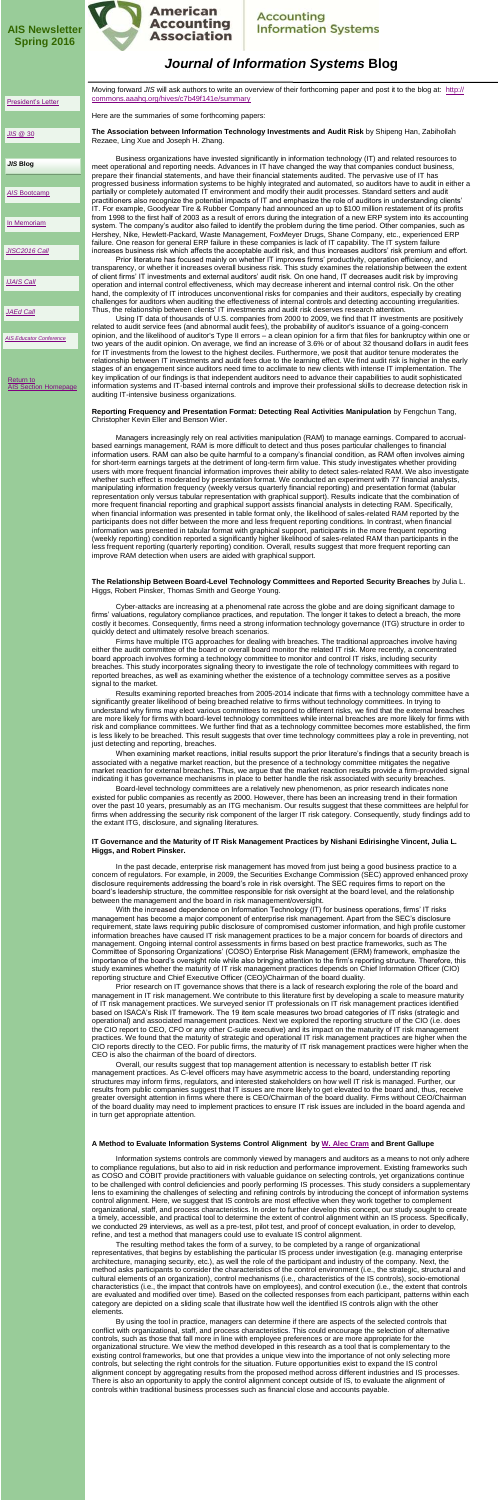# **AIS Bootcamp**

| President's Letter                       | SAVE THE DATE! The inaugural AIS Bootcamp will be held at the EY offices in Chicago on May 23 & 24, 2016. The<br>purpose of the bootcamp is to provide exposure to and discussion of current practices/issues with practitioners and<br>coverage of the pedagogical approaches to teaching the relevant topics. We have identified the following topic areas: |
|------------------------------------------|---------------------------------------------------------------------------------------------------------------------------------------------------------------------------------------------------------------------------------------------------------------------------------------------------------------------------------------------------------------|
|                                          | Data Analytics, IT Audit, and Systems Documentation/Tools.<br>EY will provide a practitioner from each area to work with a faculty member to develop teaching materials for the                                                                                                                                                                               |
| JIS @ 30                                 | topic. Faculty will facilitate instruction at the Boot Camp. The goal is to provide instruction to the attendees and for the<br>attendees to leave the bootcamp with materials they can use in class.                                                                                                                                                         |
| <b>JIS Blog</b>                          | Two full day Sessions will be held in the Chicago EY offices and registration will be available soon via the AAA website.<br>Attendance will be limited to 35.                                                                                                                                                                                                |
|                                          |                                                                                                                                                                                                                                                                                                                                                               |
| <b>AIS Bootcamp</b>                      | If you would like to volunteer to work with an EY practitioner to develop classroom materials and facilitate the session<br>on your topic, please contact any of the Education Committee Members: Ryan Baxter - rbaxter@boisestate.edu,                                                                                                                       |
| In Memoriam                              | Ronny Daigle - RJD005@SHSU.EDU, Dawna Drum - DRUMDM@uwec.edu, or Ann Dzuranin - adzuranin@niu.edu                                                                                                                                                                                                                                                             |
|                                          |                                                                                                                                                                                                                                                                                                                                                               |
|                                          |                                                                                                                                                                                                                                                                                                                                                               |
| JISC2016 Call                            |                                                                                                                                                                                                                                                                                                                                                               |
|                                          |                                                                                                                                                                                                                                                                                                                                                               |
| <b>IJAIS Call</b>                        |                                                                                                                                                                                                                                                                                                                                                               |
|                                          |                                                                                                                                                                                                                                                                                                                                                               |
| <b>JAEd Call</b>                         |                                                                                                                                                                                                                                                                                                                                                               |
|                                          |                                                                                                                                                                                                                                                                                                                                                               |
| <b>AIS Educator Conference</b>           |                                                                                                                                                                                                                                                                                                                                                               |
|                                          |                                                                                                                                                                                                                                                                                                                                                               |
|                                          |                                                                                                                                                                                                                                                                                                                                                               |
| Return to<br><b>AIS Section Homepage</b> |                                                                                                                                                                                                                                                                                                                                                               |
|                                          |                                                                                                                                                                                                                                                                                                                                                               |
|                                          |                                                                                                                                                                                                                                                                                                                                                               |
|                                          |                                                                                                                                                                                                                                                                                                                                                               |
|                                          |                                                                                                                                                                                                                                                                                                                                                               |

<span id="page-3-0"></span>





# **Accounting<br>Information Systems**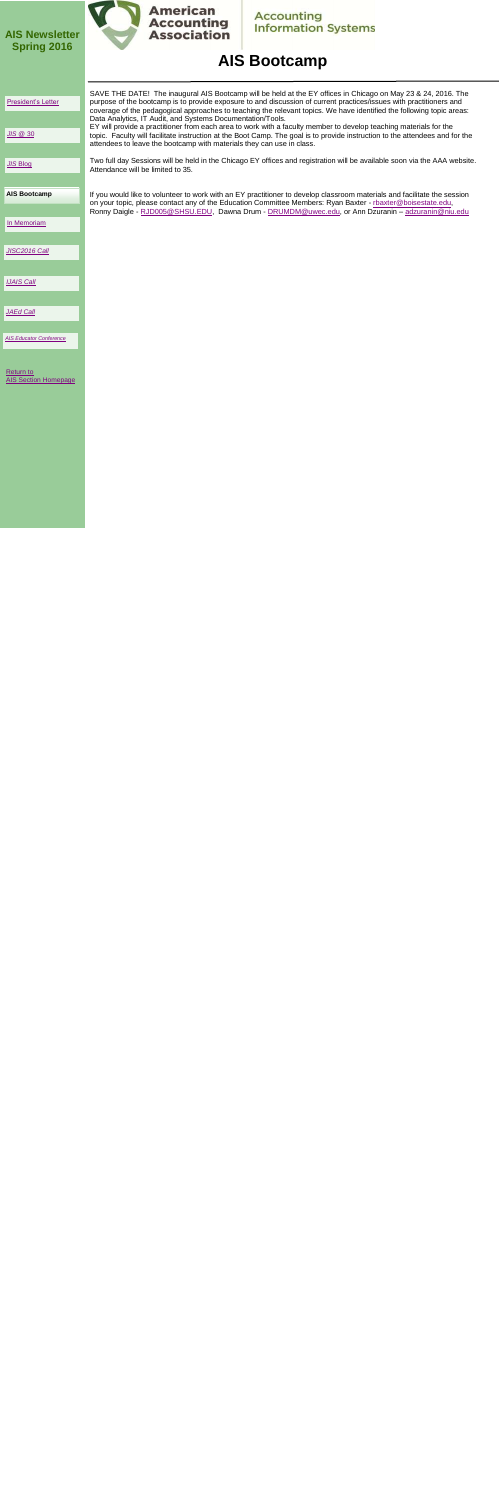# **In Memoriam….**

|                                                 | Unfortunately, two members of our AIS community recently passed awayboth will be missed.                                                                                                                                                                                                                                                                                                                                                                                                                                                                                             |  |
|-------------------------------------------------|--------------------------------------------------------------------------------------------------------------------------------------------------------------------------------------------------------------------------------------------------------------------------------------------------------------------------------------------------------------------------------------------------------------------------------------------------------------------------------------------------------------------------------------------------------------------------------------|--|
| <b>President's Letter</b>                       |                                                                                                                                                                                                                                                                                                                                                                                                                                                                                                                                                                                      |  |
| <b>JIS @ 30</b>                                 | Our much loved colleague Paul L. Bowen died on October 21, 2015 in Brisbane, Australia after a long illness. Paul<br>was a long standing member of the AIS section. He was a graduate of the Georgia Institute of Technology and of the<br>University of Tennessee, where he graduated with the MBA, MAcc, MSc and the PhD (AIS with minor in computer<br>science). A particular interest for Paul was data quality and his thesis was entitled "Managing Data Quality in                                                                                                            |  |
| <b>JIS Blog</b>                                 | Accounting Information Systems: A Stochastic Clearing System Approach." Paul's doctoral advisor in Knoxville was Dr.<br>A Faye Borthick and they published a number of papers together. After graduation, Paul taught at Auburn University                                                                                                                                                                                                                                                                                                                                           |  |
| <b>AIS Bootcamp</b>                             | and then moved in 1993 to the University of Queensland in Brisbane, Australia, where he gained tenure and taught until<br>2006, when he moved to teach at Florida State University. Paul resigned from FSU upon the onslaught of his illness<br>and moved with his family back to Brisbane.                                                                                                                                                                                                                                                                                          |  |
| In Memoriam                                     | Paul loved his family, his church, his teaching and research, and his time on the farm. A farm boy, when he moved to<br>Brisbane, he bought a farm at Ipswich inland from Brisbane and commuted the 30 miles from the farm. He loved the                                                                                                                                                                                                                                                                                                                                             |  |
| JISC2016 Call                                   | change the hard physical work on the farm brought from academic life. Paul was a highly active researcher with an<br>amazing ability to conceptualize research problems and then drive himself to find solutions to those problems. He<br>published more than 30 refereed journal papers, including in the AIS section's Journal of Information Systems. His<br>intellectual legacy will be in these papers and through the work of his Ph.D. students including Jon Heales, Nitaya<br>Wongpinunwatana, Roger Debreceny, Fiona Rohde, Arvind Patel, Singwhat Tee, and Alastair Robb. |  |
| <b>IJAIS Call</b>                               | Paul leaves behind his wife Dr. Christina Bowen and children RB and Abby.                                                                                                                                                                                                                                                                                                                                                                                                                                                                                                            |  |
|                                                 |                                                                                                                                                                                                                                                                                                                                                                                                                                                                                                                                                                                      |  |
| <b>JAEd Call</b>                                | Passionate. Caring. Warm. Loving. These are the words used to describe Ron Clark, a longtime member of the AIS<br>section, who passed away on June 25, 2015 after a mighty battle with cancer. Ron spent 35 years in academics and                                                                                                                                                                                                                                                                                                                                                   |  |
| <b>AIS Educator Conference</b>                  | influenced so many people, students and colleagues alike.                                                                                                                                                                                                                                                                                                                                                                                                                                                                                                                            |  |
| <b>Return to</b><br><b>AIS Section Homepage</b> | A native of Kentucky, Ron came to Auburn in 1995 where he worked as the School of Accountancy Director until 2000,<br>when he returned to the classroom. Ron truly belonged in the classroom. When his illness prompted his retirement, the<br>love he had for his students manifested in their reactions. The Auburn Beta Alpha Psi chapter started a Relay for Life<br>team, and organized a "Kickin' it for Clark" kickball tournament that continues in his honor. The Auburn accounting<br>students have raised more than \$20,000 since 2013.                                  |  |

As much as he loved his students and his role as an academic, nothing matched his love for his wife, his children, and his grandchildren.

<span id="page-4-0"></span>

### **AIS Newsletter Spring 2016**



# **Accounting<br>Information Systems**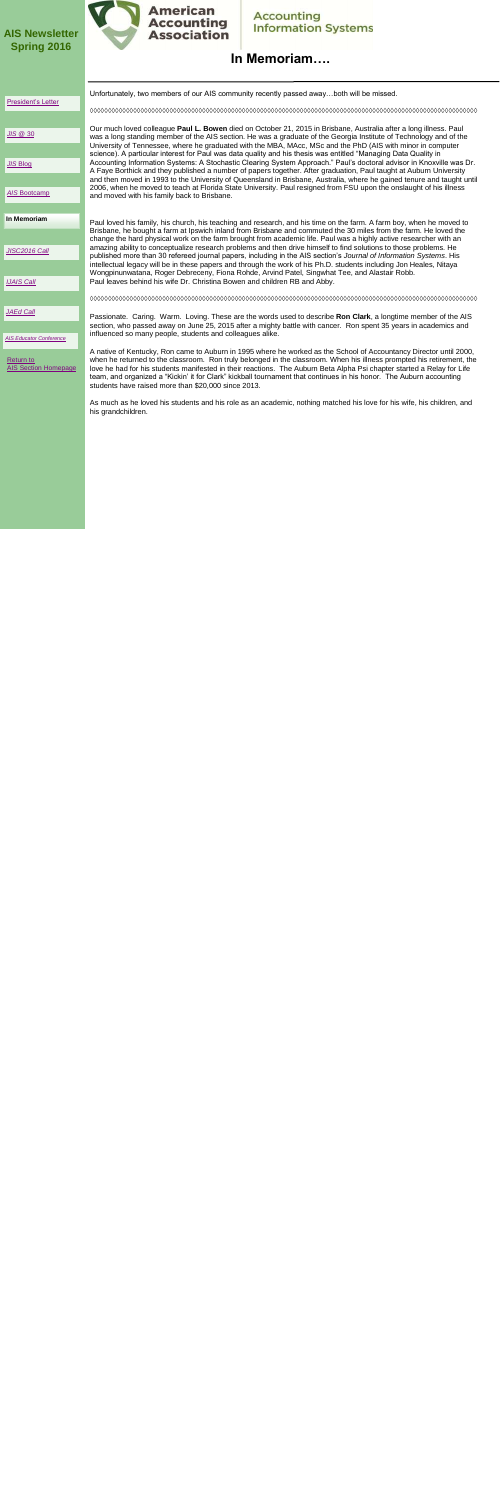# An Accounting Information Systems Perspective on Data Analytics and Big Data

Conference Date: October 13 & 14, 2016

# The *Journal of Information Systems* (*JIS*) will hold the 2nd *JIS* Research Conference (JISC2016) on October 13 & 14, 2016 at the offices of Workday, Inc., Pleasanton, CA. *JIS* is the research journal of the Accounting Information Systems

(AIS) Section of the American Accounting Association.

### **Accounting Information Systems**

### **Call for Research Proposals and Papers JISC2016 -2<sup>nd</sup> Journal of Information Systems Research Conference**

### **Conference Design**

The design of the *JIS* Conference is to provide an opportunity for intense discussion between academics and professionals on research in a targeted area of concern to the broad AIS community. The conference will involve research presentations, round-table discussions, and a keynote presentation. Attendance at the conference will be limited to those on the program. Each research paper presentation will have an academic and a professional commentator. Papers presented at JISC2016 will appear in a theme issue of JIS, edited by Dr. A. Faye Borthick of Georgia State University and Dr. Robin Pennington of North Carolina State University. Dr. Eileen Taylor of North Carolina State University will be the Chair of the Conference.

#### **Topics**

The focus of JISC2016 is Data Analytics and Big Data. There is radically enhanced access to significant volumes of data and information both from within organizations and external sources. In the coming years, there will be even greater volumes of data as connected mobile devices and sensors bring vast amounts of data to the enterprise. The tools available to analyze and leverage this data have also substantially improved in recent years. These enhancements in the information environment and toolset have important implications for accounting, including managerial decision making, auditing as well as reporting to those charged with governance and organizational stakeholders. The direction and shape of the consequences of Data Analytics and Big Data for accounting are unknown. Academic research can add knowledge and direction to the debate on the role of Data Analytics and Big Data in accounting.

#### **Paper submission**

Final papers should follow the *JIS* editorial policy and be submitted to *JIS* using the AAA's manuscript management system. Full details are available at [www.jisonline.com.](http://www.jisonline.com/) Papers accepted to JISC2016 also receive a conditional acceptance to *JIS*. Research teams are expected to improve their papers following the guidance from the academic and professional reviewers and from the interaction at the conference. Papers not accepted for the conference may continue to receive editorial review by *JIS*.

#### **Research methodologies**

All research methodologies are welcome, including experimental, qualitative, field study, analytical, behavioral, archival, design science, and empirical.

#### **Financial Support**

We are currently seeking financial support to defray a portion of the travel costs for one author per paper and discussants.

### **Deadlines**

The deadlines for JISC2016 are:

| May 1, 2016: | Research papers due. |
|--------------|----------------------|
|              |                      |

October 13 & 14, 2016: JISC2016

February 1, 2017: Revised papers due.

#### **Additional information**

Queries can be addressed to [jis-editors@aaahq.org.](mailto:jis-editors@aaahq.org)



<span id="page-5-0"></span>

[AIS Section Homepage](http://www2.aaahq.org/infosys/index.cfm)

**AIS Newsletter Spring 2016**



**JISC2016 Call**

[President's Letter](#page-0-0)

*JIS* [@ 30](#page-1-0)

*JIS* [Blog](#page-2-0)

*AIS* [Bootcamp](#page-3-0)

[In Memoriam](#page-4-0)

*[IJAIS Call](#page-6-0)*

*[JAEd Call](#page-7-0)*

Return to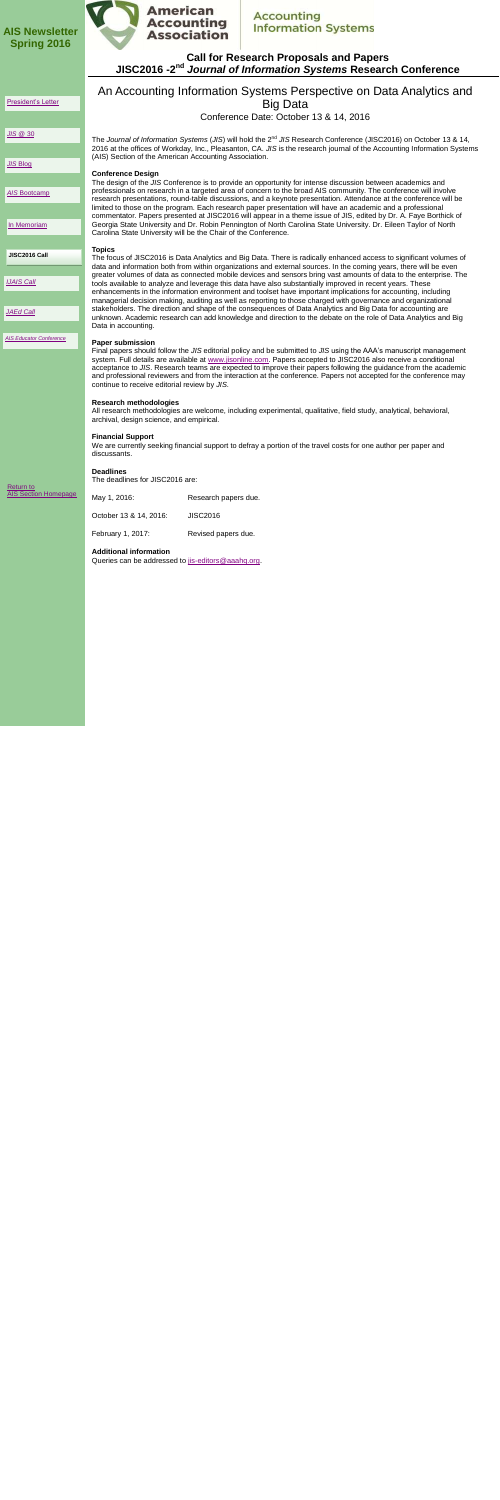### **Call for Papers – Special Theme** *International Journal of Accounting Information Systems*

[Return to](http://www2.aaahq.org/infosys/index.cfm)  [AIS Section Homepage](http://www2.aaahq.org/infosys/index.cfm)

## **AIS Newsletter Spring 2016**



## **Accounting Information Systems**

*IJAIS* **Call**

*JIS* [@ 30](#page-1-0)

### [President's Letter](#page-0-0)

*JIS* [Blog](#page-2-0)

*AIS* [Bootcamp](#page-3-0)

[In Memoriam](#page-4-0)

*[JISC2016 Call](#page-5-0)*

*[JAEd Call](#page-7-0)*

*[AIS Educator Conference](#page-8-0)*

### **Faithful Representation: A Fundamental Characteristic in Accounting (and) Information Systems**

In 2010 the International Accounting Standards Board introduced "Faithful Representation" as one the two fundamental qualitative characteristics of financial reporting. Of all the research domains in accounting, the concept of "representation" has arguably played the most significant role in accounting information systems (as indeed it has more broadly in information systems). The view of accounting as a practice for generating useful representations of economic phenomena is very much an accounting information systems view dating back at least to the 1970s. Surely then accounting information system (AIS) and cognate researchers are well positioned to contribute substantially to the broader field's understanding of the notion of representation and faithful representation in particular.

Please contact the Guest Editor, Professor Michael Davern (midavern@unimelb.edu.au), The University of Melbourne, to discuss any other additional topics that you believe are appropriate for inclusion in the special theme.

The *International Journal of Accounting Information Systems* therefore is calling for papers for a special theme, (to run across multiple issues), on "Faithful Representation: A Fundamental Characteristic in Accounting (and) Information Systems". The purpose of this special theme is to encourage contributions that showcase the fundamental role of AIS issues in accounting research and practice. Submissions are invited that address the centrality of representation in accounting information systems and accounting more broadly. Papers should address a question of accounting arising from AIS, and enhance our understanding of representation. Possible topics could include:

Please submit your papers by the due date through the Elsevier website submission system, EVISE at: [http://](http://www.evise.com/evise/faces/pages/navigation/NavController.jspx?JRNL_ACR=ACCEDU) [www.evise.com/evise/faces/pages/navigation/NavController.jspx?JRNL\\_ACR=ACCEDU](http://www.evise.com/evise/faces/pages/navigation/NavController.jspx?JRNL_ACR=ACCEDU)



<span id="page-6-0"></span>

- The development of reporting systems and technologies (e.g., XBRL) and their impact on faithful representation.
- Enhancing faithful representation by AIS enabling a broader scope for reporting either externally (e.g. integrated reporting, sustainability reporting) or internally (e.g. risk management, non-financial performance measures).
- The role of AIS in providing access to more complete, error free and unbiased data for fair value accounting and measurement more broadly.
- AIS processes and internal controls and faithful representation of accounting phenomena.
- The role of IT in facilitating audit and assurance to achieve more faithful representation of accounting phenomena (e.g., continuous audit, audit analytics).
- Faithful representation of IT value.
- Semantic modelling of accounting phenomena and faithful representation.
- Judgment and decision making with AIS-delivered faithful (or indeed unfaithful) representations.

The intention is to run this special theme in two volumes of the *International Journal of Accounting Information Systems* in 2017 and 2018. The submission deadline for the first volume with the special theme is **October 31, 2016**. The anticipated deadline for the subsequent volume is **October 31, 2017**.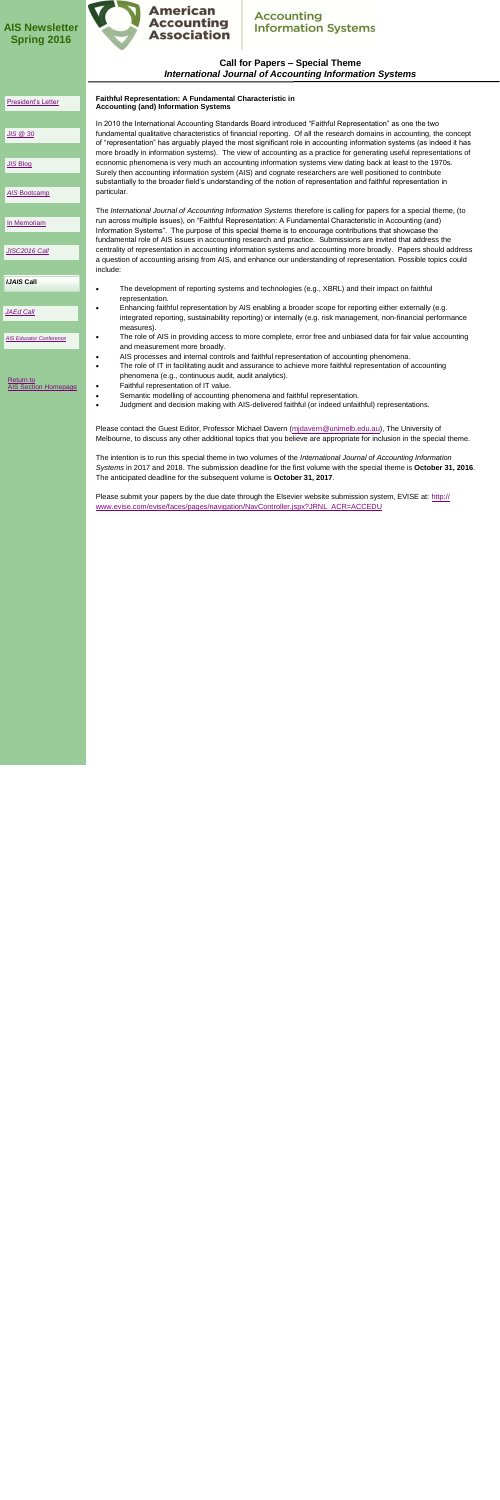## *Journal of Accounting Education* **Call for Papers on Big Data (Special Issue)**

[Return to](http://www2.aaahq.org/infosys/index.cfm)  [AIS Section Homepage](http://www2.aaahq.org/infosys/index.cfm)

The *Journal of Accounting Education* invites submissions for a special issue devoted to Big Data. Submissions for this special issue should be original work that deals in some manner with topics relevant to Big Data (for example, classroom software capable of handling big data, student need to understand/use big data, course design, educational cases, and teaching resources). The editors for this special issue solicit high-quality manuscripts of various types and research paradigms (for example, field or experimental investigations, archival, analytical, or survey research). All relevant submissions will be considered.

Submissions should be made electronically through EVISE starting **immediately**. When submitting select the issue type as 'Special issue' and then the article type as 'Special Issue on Big Data'. The deadline for submissions is **30 June 2016**. Acceptances will be on a rolling basis with an anticipated Special issue publication in **March 2017**. Revisions received after that publication deadline will be scheduled for the next issue. Early submissions are welcome, and potential contributors are encouraged to contact the guest editors to discuss ideas and topics. Authors should submit the following items within the EVISE system: (1) statement that the submitted work is original, that it has not been published elsewhere, and that the paper is not currently under review by any other journal; (2) cover page, containing title of the manuscript and complete contact information for each author; and (3) manuscript copy itself, without any author identification. The first page of the manuscript should contain the title of the paper, an Abstract, and a listing of keywords. For further information, please contact either of the following guest editors:

**AIS Newsletter Spring 2016**

| Main papers and best practices | Case studies and teaching notes              |
|--------------------------------|----------------------------------------------|
| Email: djanvrin@iastate.edu    | Email: mwatso40@uncc.edu                     |
| Phone: 515-294-9450            | Phone: 704-687-7708                          |
| Ames, IA 50011-1350            | Charlotte, NC 28223-0001                     |
| <b>Iowa State University</b>   | University of North Carolina at<br>Charlotte |
| <b>College of Business</b>     | <b>Belk College of Business</b>              |
| William L. Varner Professor    | Associate Professor                          |
| Diane Janvrin                  | Marcia Weidenmier Watson                     |

*JAEd* **Call**

[President's Letter](#page-0-0)

*JIS* [@ 30](#page-1-0)

*JIS* [Blog](#page-2-0)

*AIS* [Bootcamp](#page-3-0)

[In Memoriam](#page-4-0)

*[JISC2016 Call](#page-5-0)*



# **Accounting<br>Information Systems**

*[IJAIS Call](#page-6-0)*

<span id="page-7-0"></span>

*[AIS Educator Conference](#page-8-0)* 

Link: [http://www.evise.com/evise/faces/pages/navigation/](http://www.evise.com/evise/faces/pages/navigation/NavController.jspx?JRNL_ACR=ACCEDU) [NavController.jspx?JRNL\\_ACR=ACCEDU](http://www.evise.com/evise/faces/pages/navigation/NavController.jspx?JRNL_ACR=ACCEDU)